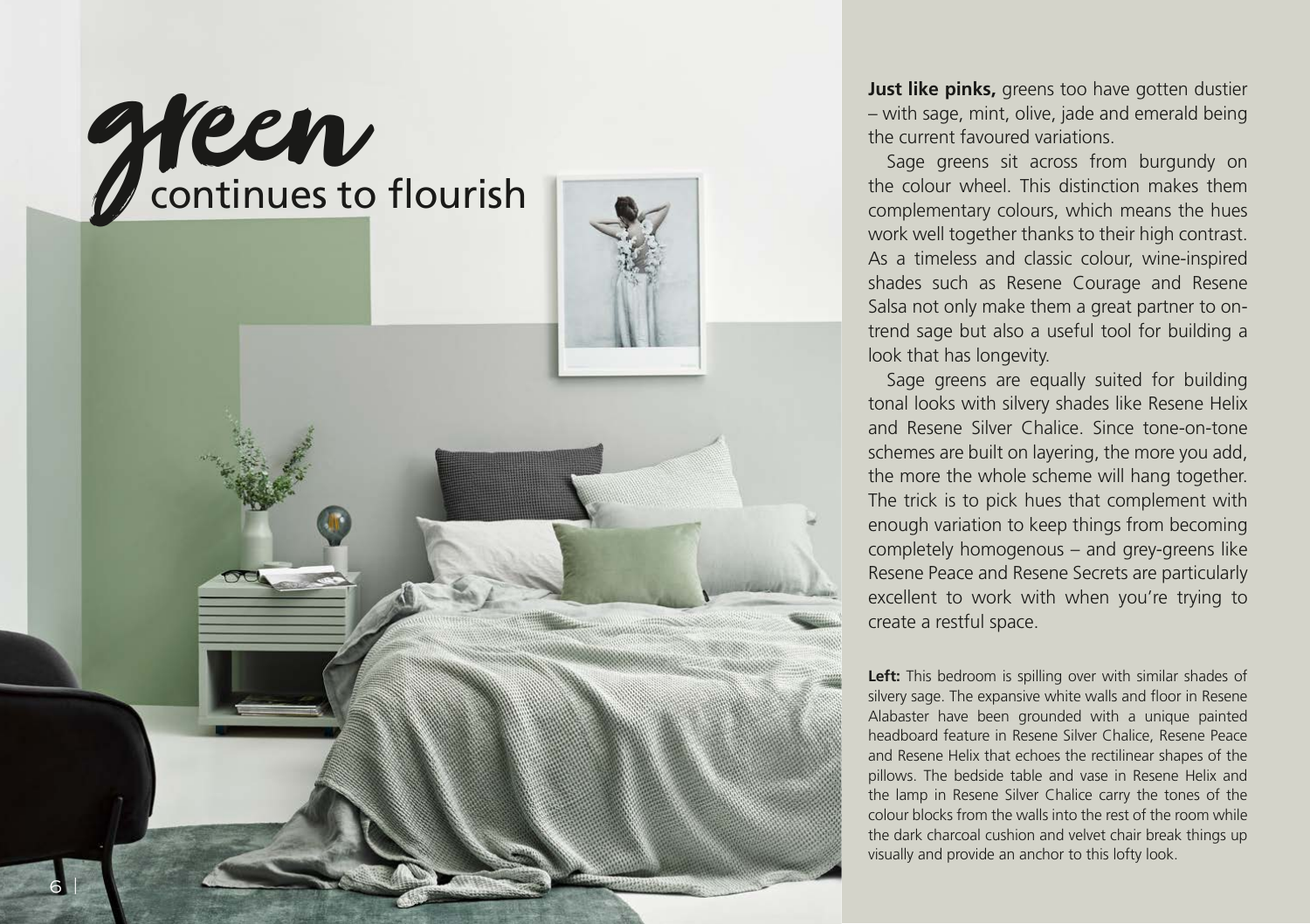Resene Resene Grey Seal Alabaster Resene Resene  $\Box$ Silver Chalice Secrets Resene Resene **Courage** Helix Resene Resene . H  $\Box$  Peace Salsa

> **Above:** Background in Resene Alabaster, ribbed bud vase in Resene Grey Seal, tealight holder in Resene Helix and A4 drawdown paint swatches in (from top) Resene Silver Chalice, Resene Peace, Resene Alabaster and Resene Helix.

**Below:** In this dining room, layers of tonal mint greens – Resene Nourish, Resene Kandinsky and Resene Aura – bring a cool freshness, while the creamy Resene Half Spanish White wall and the grain of the Resene Colorwood Whitewash floor balance out the space. The addition of leafy textures brings an invigorating and summery vibe.

> Resene Colorwood **Whitewash**

Resene Aura Resene Nourish

 $\Box$ 

Resene Half Spanish White

Resene Kandinsky



Other colours to try with soft silver-greens are dark jewel tones such as emeralds, sapphires and amethyst such as Resene Atlas, Resene Indian Ink and Resene Purple Rain.

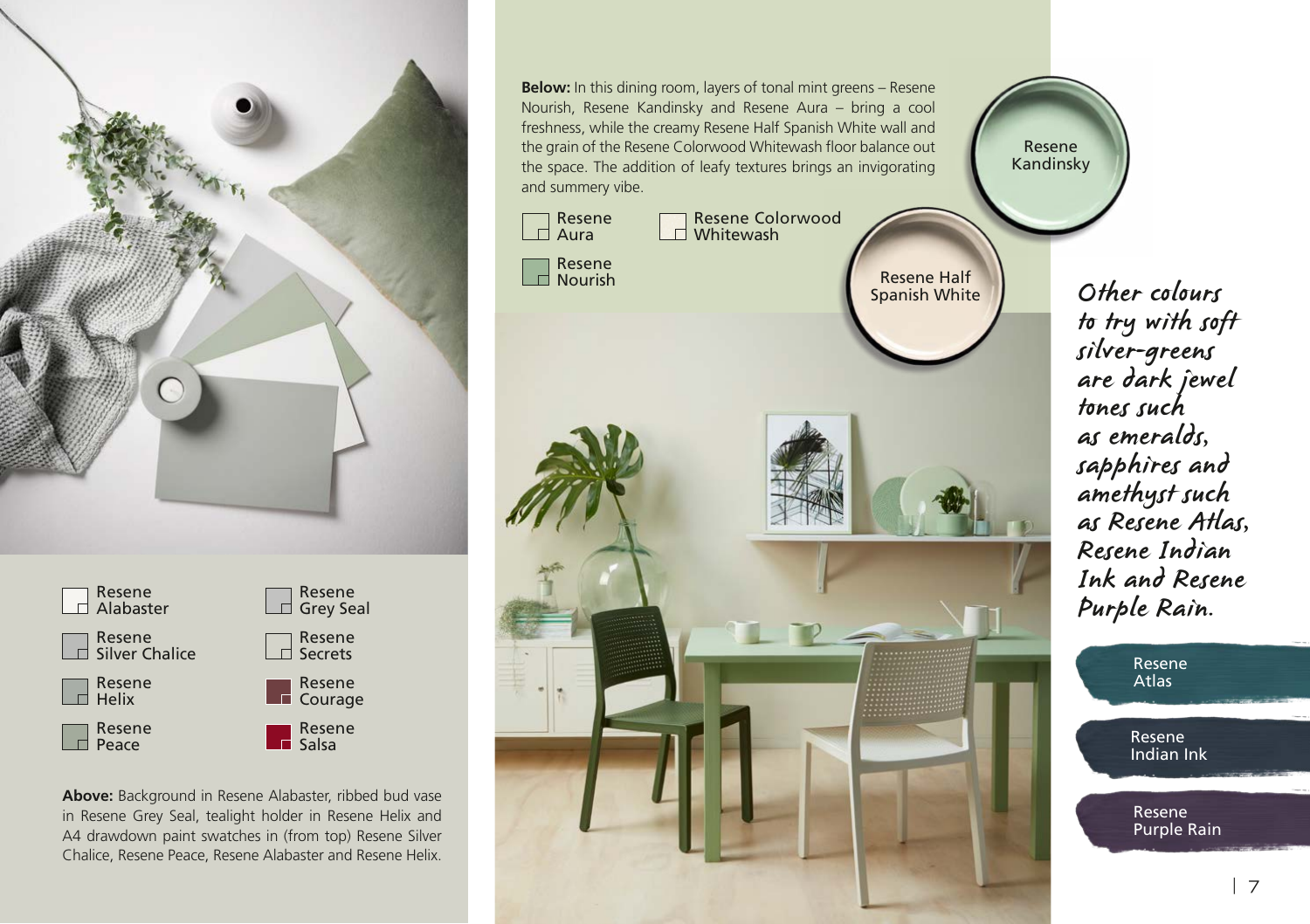

**Above:** Resene Wallpaper Collection 36518-1 brings on-trend olive to the walls of this bedroom. To recreate this vibe paint a headboard and side table in Resene Karaka then layer in tonal accessories in Resene Waiouru, Resene Untamed and Resene New Leaf.





Resene Untamed Olive green varies greatly in saturation and temperature, making it extremely versatile and giving you plenty of flexibility when decorating. Cargo or 'army' green, for instance, is a dustier version of olive – think Resene Waiouru or Resene New Leaf – whereas others can venture more into chartreuse territory, like Resene Untamed, or can be more of a pine tone like Resene Mother Nature. Whichever version suits you best, olive is the perfect hue to bring nature into your living space.

Warmer olives and sages look excellent together with two other on-trend tones – terracotta and blush. For a scheme that's plugged directly into the heart of what's hot, go for one of these winning combos at the right.

**Below:** If deep green and black is too bold a combination for your tastes, go for Resene Wallpaper Collection GLA402 and mix in rich emeralds, such as Resene Family Tree or Resene Atlas, paint doors, architraves and panelling in Resene Smoothie and add a few touches of Resene New Leaf.



## Winning combinations to try: